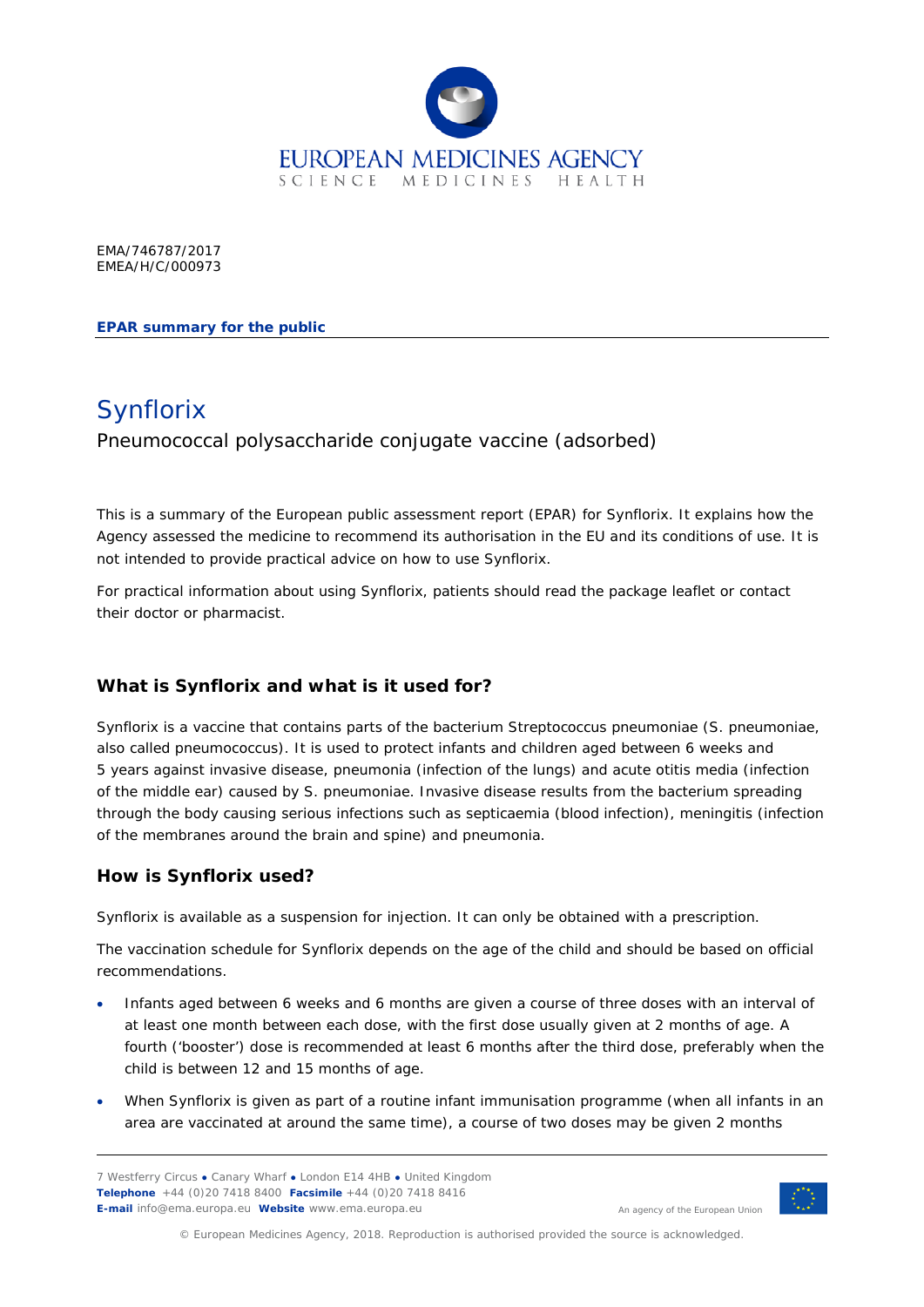apart, from the age of 6 weeks, followed by a booster dose at least 6 months later. However, children aged under 6 months with conditions that make them more likely to catch these invasive diseases, such as those with human immunodeficiency virus (HIV) infection, sickle cell disease or spleen problems, should be given three doses followed by a booster dose.

- Premature babies (born between 27 and 36 weeks gestation) are given a course of three doses with an interval of at least one month between each dose, with the first dose given at 2 months of age. It is recommended that a booster dose be given at least 6 months after the third dose.
- Infants aged between 7 and 11 months are given a course of two doses with an interval of at least one month between them. It is recommended that a booster dose is given at least 2 months after the second dose, during the child's second year of life.
- Children aged between 12 months and 5 years are given a course of two doses with an interval of at least 2 months between them.

The vaccine is given by injection into the thigh muscle in infants or into the shoulder muscle in young children.

#### **How does Synflorix work?**

Synflorix is a vaccine that protects against infections caused by *S. pneumoniae*. Vaccines work by 'teaching' the immune system (the body's natural defences) to defend the body against the infection. When a person is given the vaccine, the immune system recognises the parts of the bacterium in the vaccine as 'foreign' and makes antibodies against them. The immune system will then be able to produce antibodies more quickly when it comes into contact with the bacterium again. This helps to protect against the disease.

Synflorix contains small amounts of polysaccharides (a type of sugar) extracted from the 'capsule' that surrounds the *S. pneumoniae* bacterium. These polysaccharides have been purified, then conjugated (attached) to a carrier to help them to be recognised by the immune system. The vaccine is also adsorbed (fixed) onto an aluminium compound to stimulate a better response.

Synflorix contains the polysaccharides from ten different types of *S. pneumoniae* (serotypes 1, 4, 5, 6B, 7F, 9V, 14, 18C, 19F and 23F). In Europe, it is estimated that these are responsible for 56 to 90% of the cases of invasive disease caused by *S. pneumoniae* in children under the age of 5 years.

#### **What benefits of Synflorix have been shown in studies?**

Synflorix was evaluated in a large study involving over 30,000 infants below 7 months of age who were given either Synflorix or a comparator vaccine which was not active against *S. pneumoniae.* The children were followed up for an average of around 2 years. Synflorix was effective in protecting against invasive disease: no cases were seen among the 10,000 children given three doses of Synflorix and a booster dose, one case occurred among the 10,000 children given two doses of Synflorix and a booster dose and 12 cases occurred in 10,000 children given the comparator vaccine.

Synflorix was also investigated in a large study involving around 24,000 children aged between 6 and 16 weeks that focussed mainly on the vaccine's benefit in preventing community acquired pneumonia. The children in this study were given either Synflorix or a comparator vaccine which was not active against *S. pneumoniae* and were followed up for an average of 30 months. The percentage of children who had bacterial pneumonia was 2.3% (240 out of over 10,000) among those given Synflorix compared with 3% (304 out of over 10,000) among those given the comparator.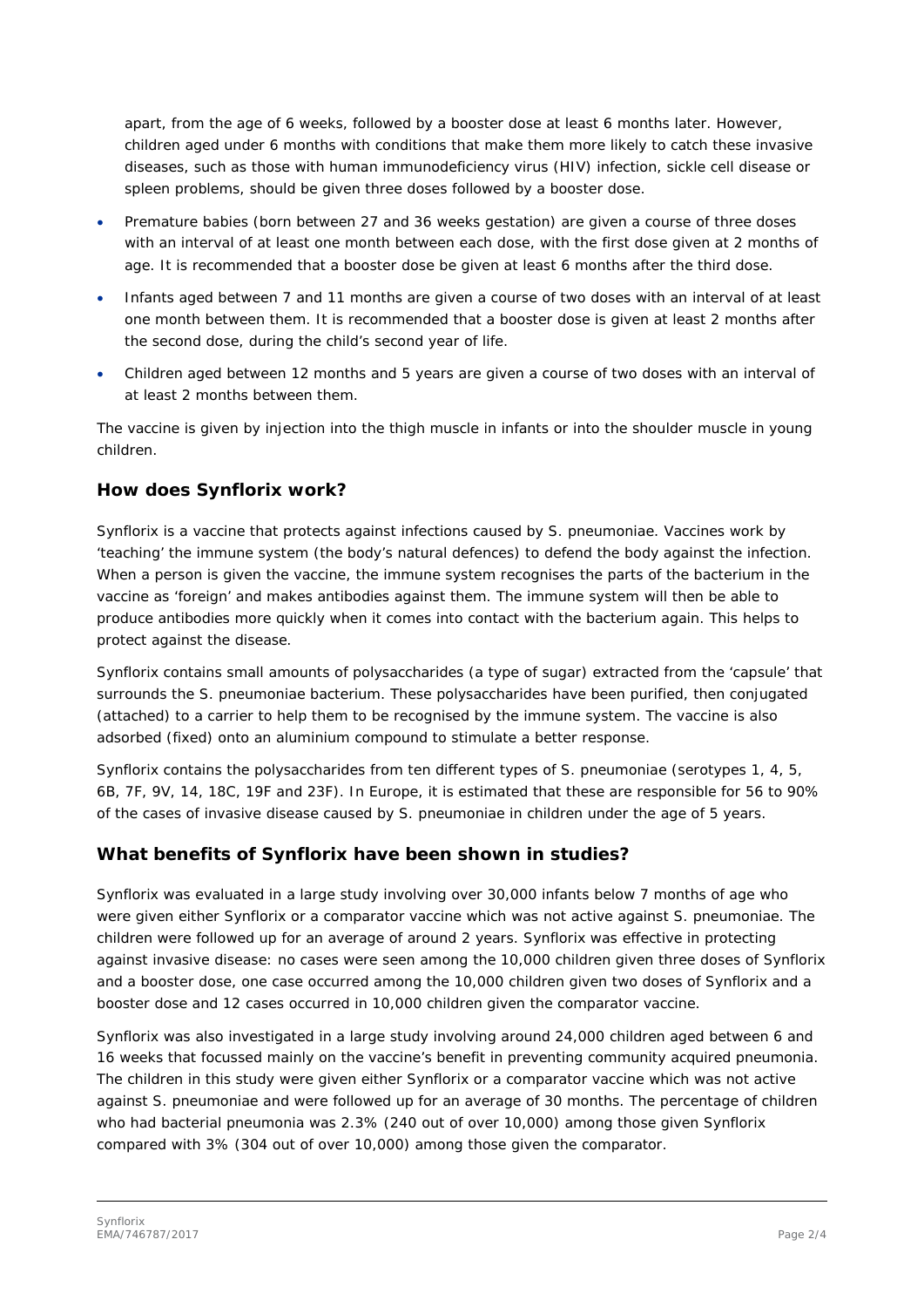Another main study looked at whether Synflorix prevents acute otitis media. The study involved almost 5,000 infants aged 3 months and compared an investigational vaccine that contains the same polysaccharides as Synflorix with another vaccine that is not active against *S. pneumoniae* (in this case, a vaccine against hepatitis A virus). The children were followed up until the end of their second year of life. The occurrence of the first episode of acute otitis media caused by *S. pneumoniae* was approximately halved among children who were given the investigational vaccine compared with those given the comparator. Based on a comparison of the immune response of Synflorix with the investigational vaccine used in the study, Synflorix is expected to provide similar protection against acute otitis media caused by *S. pneumoniae*.

The ability of Synflorix to trigger the production of antibodies (immunogenicity) was assessed in one main study involving 1,650 healthy infants aged between 6 and 12 weeks. The study compared the immunogenicity of Synflorix with that of another vaccine that is authorised in the EU to protect children against *S. pneumoniae* infection, and which contains seven of the ten polysaccharides in Synflorix. Synflorix was as effective as the comparator in triggering the production of antibodies against five of the polysaccharides that the two vaccines shared in common (4, 9V, 14, 18C and 19F), but it was less effective than the comparator for two (6B and 23F). For the three additional polysaccharides (1, 5, 7F), Synflorix was effective in triggering the production of antibodies.

Additional studies looked at the effects of booster vaccinations and vaccinations in older infants and children. The studies showed that Synflorix led to an increase in antibody production following booster vaccinations. In particular, two clinical studies in children aged 2 to 5 years investigated the ability of Synflorix to produce antibodies in this age group compared with other age groups. The children received one dose of Synflorix in the first study and two doses in the second study. The response to Synflorix in 2 to 5 year olds was similar to the younger age group, with better results in children who received two doses. In studies in infants and older children, although Synflorix produced a lower antibody response than the comparator vaccine, it fulfilled pre-defined criteria and was considered acceptable in this group.

#### **What are the risks associated with Synflorix?**

The most common side effects with Synflorix (which may affect more than 1 in 10 people) are pain, redness and swelling at the injection site, fever, drowsiness, irritability and loss of appetite. The majority of these reactions were of mild to moderate severity and were not long lasting. For the full list of side effects with Synflorix, see the package leaflet.

Synflorix must not be used in children who have a high fever, but it can be given in children who have a mild infection such as a cold. For the full list of restrictions, see the package leaflet.

#### **Why is Synflorix approved?**

The European Medicines Agency noted that the immune system's response to Synflorix was comparable to its response to another vaccine, which is also authorised for the protection of children against *S. pneumoniae* in the EU. The Agency also noted that Synflorix contains additional polysaccharides from the types of *S. pneumoniae* that are responsible for disease in Europe and therefore decided that Synflorix's benefits are greater than its risks and recommended that it be given marketing authorisation.